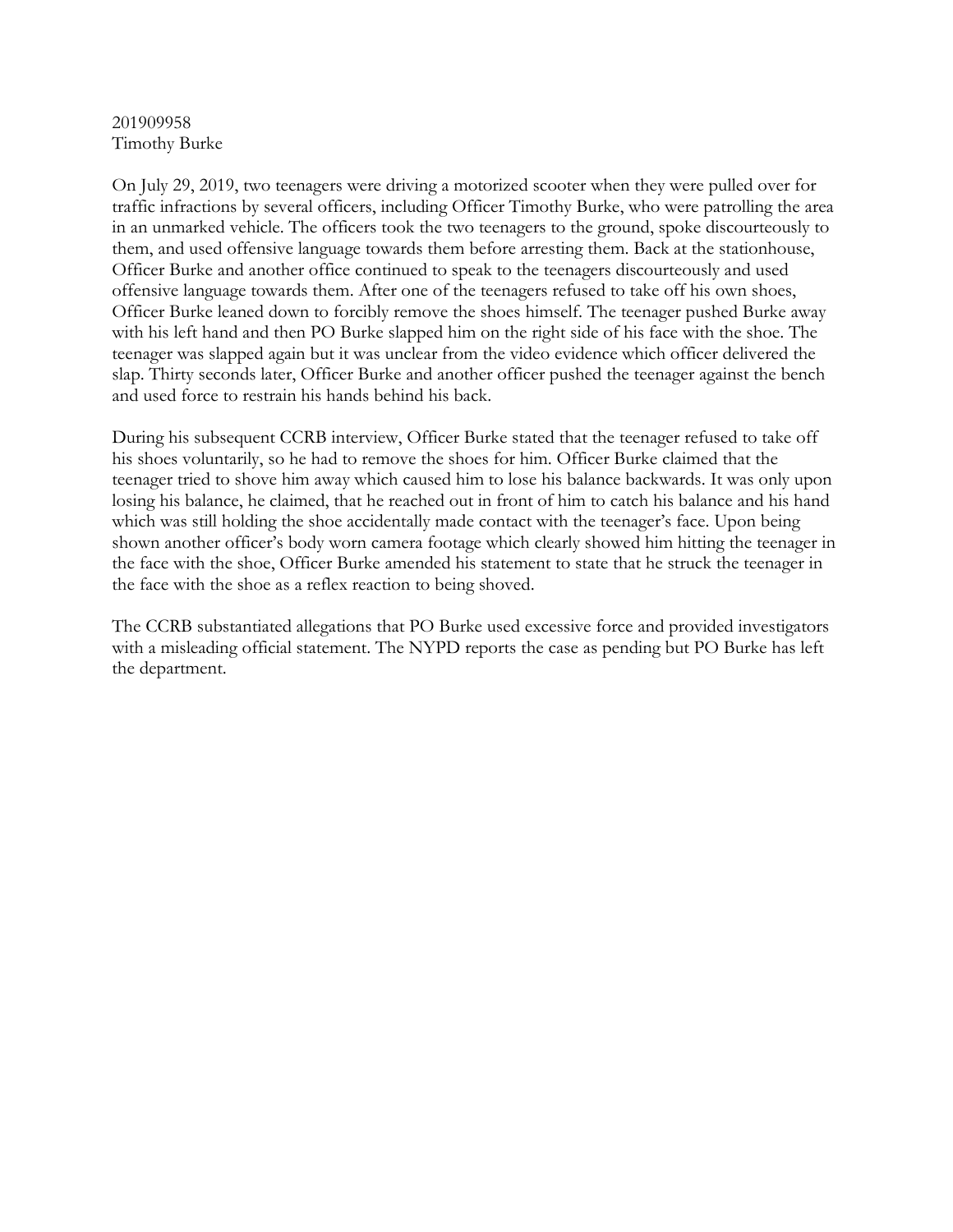# **CCRB INVESTIGATIVE RECOMMENDATION**

| Investigator:                                       |                   | Team:                                                                                                     | <b>CCRB</b> Case #: |      | $\overline{\mathbf{y}}$ Force                             | ☑ | Discourt. $\Box$ U.S.              |   |               |
|-----------------------------------------------------|-------------------|-----------------------------------------------------------------------------------------------------------|---------------------|------|-----------------------------------------------------------|---|------------------------------------|---|---------------|
| <b>Edward Tsigel</b>                                |                   | Squad #4                                                                                                  | 201909958           |      | $\overline{\mathbf{y}}$ Abuse                             | ☑ | O.L.                               | ☑ | Injury        |
|                                                     |                   |                                                                                                           |                     |      |                                                           |   |                                    |   |               |
| Incident Date(s)                                    |                   | Location of Incident:                                                                                     |                     |      | Precinct:                                                 |   | 18 Mo. SOL                         |   | <b>EO SOL</b> |
| Mon, 07/29/2019 1:45 AM, Mon,<br>07/29/2019 2:00 AM |                   |                                                                                                           |                     |      | 52                                                        |   | 01/29/2021                         |   | 9/15/2021     |
| Date/Time CV Reported                               |                   | CV Reported At:                                                                                           | How CV Reported:    |      |                                                           |   | Date/Time Received at CCRB         |   |               |
| Thu, 11/07/2019 1:06 PM                             |                   | IAB                                                                                                       | Phone               |      |                                                           |   | Fri, 11/15/2019 9:10 AM            |   |               |
| <b>Complainant/Victim</b>                           | <b>Type</b>       | <b>Home Address</b>                                                                                       |                     |      |                                                           |   |                                    |   |               |
|                                                     |                   |                                                                                                           |                     |      |                                                           |   |                                    |   |               |
|                                                     |                   |                                                                                                           |                     |      |                                                           |   |                                    |   |               |
| Subject Officer(s)                                  | <b>Shield</b>     | <b>TaxID</b>                                                                                              | <b>Command</b>      |      |                                                           |   |                                    |   |               |
| 1. An officer                                       |                   |                                                                                                           |                     |      |                                                           |   |                                    |   |               |
| 2. POM Timothy Burke                                | 17244             | 8/(2)(b)                                                                                                  | 052 PCT             |      |                                                           |   |                                    |   |               |
| 3. POM Edgar Rivera                                 | 05576             | $8/(2)$ (b)                                                                                               | 052 PCT             |      |                                                           |   |                                    |   |               |
| 4. POM James Lindquist                              | 06307             | $\frac{1}{2}$ 87(2)(b)                                                                                    | 052 PCT             |      |                                                           |   |                                    |   |               |
| <b>Witness Officer(s)</b>                           | <b>Shield No</b>  | <b>Tax No</b>                                                                                             | <b>Cmd Name</b>     |      |                                                           |   |                                    |   |               |
| 1. POM Thomas Mullarkey                             | 05409             | ,87(2)(b)                                                                                                 | 052 PCT             |      |                                                           |   |                                    |   |               |
| 2. SGT Craig Basler                                 | 00544             | \$87(2)(b)                                                                                                | 052 PCT             |      |                                                           |   |                                    |   |               |
| 3. SSA Vincenzo Spinola                             | 04384             | 37(2)(b)                                                                                                  | 052 PCT             |      |                                                           |   |                                    |   |               |
| 4. POM Juan Rivera                                  | 02341             | 87(2)(6)                                                                                                  | 052 PCT             |      |                                                           |   |                                    |   |               |
| Officer(s)                                          | <b>Allegation</b> |                                                                                                           |                     |      |                                                           |   | <b>Investigator Recommendation</b> |   |               |
| A. POM Edgar Rivera                                 |                   | Abuse of Authority: At $\frac{8}{9}$ 87(2)(b)<br>in The Bronx, Police Officer Edgar Rivera stopped the    | and $\S 87(2)$ (b)  |      |                                                           |   | $A. \S 87(2)(g)$                   |   |               |
|                                                     | occupants.        | vehicle in which $\S 87(2)(b)$                                                                            |                     | were |                                                           |   |                                    |   |               |
| <b>B</b> . POM Timothy Burke                        |                   | Abuse of Authority: At § 87(2)(b)<br>in The Bronx, Police Officer Timothy Burke stopped the               |                     |      | B                                                         |   | 87210                              |   |               |
|                                                     | occupants.        | vehicle in which $\S 87(2)(b)$                                                                            |                     | were |                                                           |   |                                    |   |               |
| $ C$ . POM James Lindquist                          |                   | Abuse of Authority: At $\frac{8}{9}$ 87(2)(b)<br>in The Bronx, Police Officer James Lindquist stopped the |                     |      | $\mathbf{C}$ .                                            |   | § 87(2)(q)                         |   |               |
|                                                     | occupants.        | vehicle in which $\S 87(2)(b)$                                                                            |                     | were |                                                           |   |                                    |   |               |
| D. POM Edgar Rivera                                 |                   | Force: At $\frac{8}{3}$ 87(2)(b)<br>Police Officer Edgar Rivera used physical force against               |                     |      | in The Bronx, D. $\frac{6}{9}$ 87(2)(g)                   |   |                                    |   |               |
| E. POM Timothy Burke                                |                   | Force: At $87(2)$ (b)<br>Police Officer Timothy Burke used physical force against                         |                     |      | in The Bronx, $E \cdot \frac{8}{9} \cdot \frac{87(2)}{9}$ |   |                                    |   |               |
|                                                     | \$87(2)(b)        |                                                                                                           |                     |      |                                                           |   |                                    |   |               |
| F. POM James Lindquist                              | \$87(2)(b)        | Force: At $\frac{8}{3}$ 87(2)(b)<br>Police Officer James Lindquist used physical force against            |                     |      | in The Bronx, F. $\frac{6}{5}$ 87(2)(g)                   |   |                                    |   |               |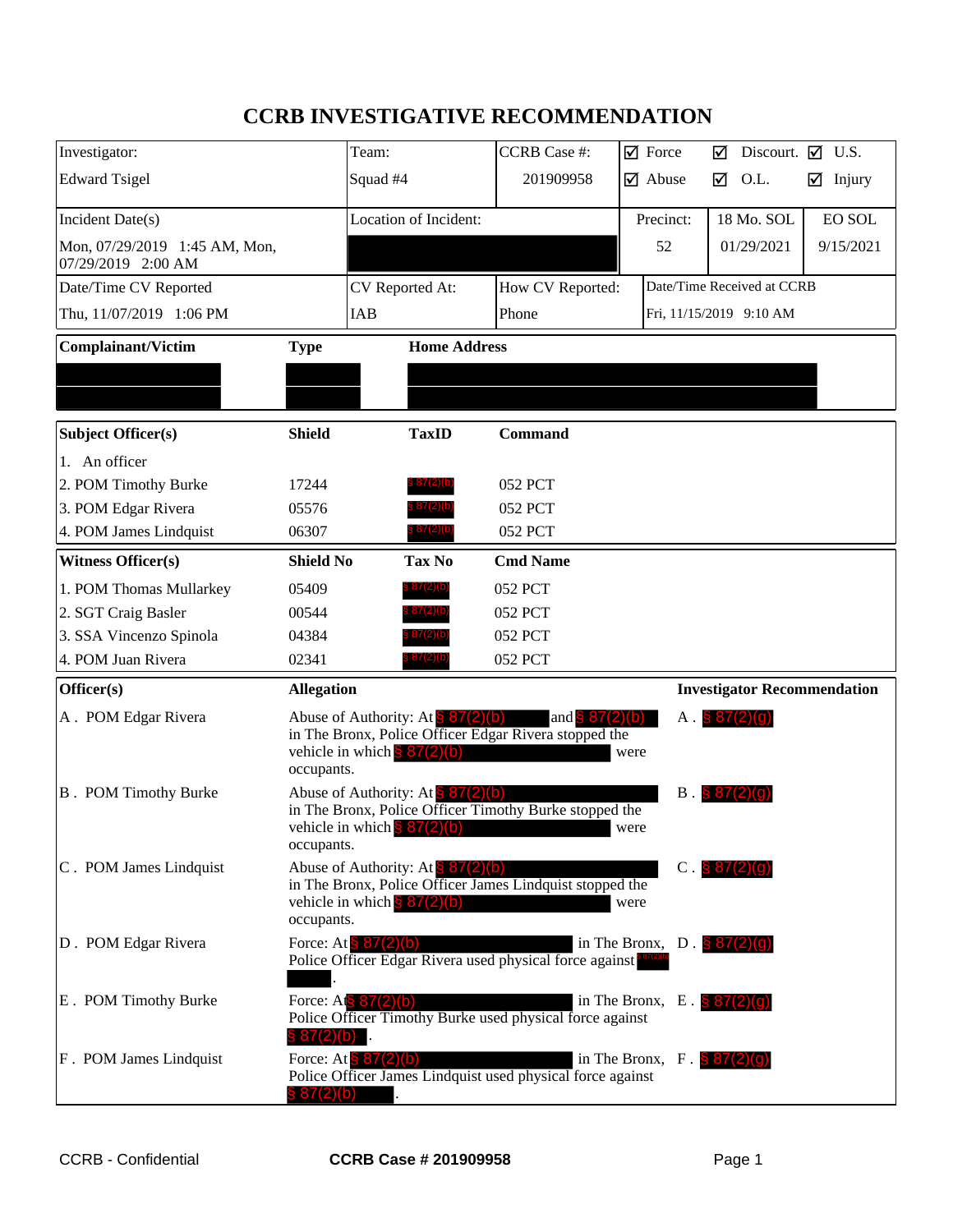| Officer(s)             | <b>Allegation</b>                                                                                                                                                          | <b>Investigator Recommendation</b> |
|------------------------|----------------------------------------------------------------------------------------------------------------------------------------------------------------------------|------------------------------------|
| G. POM Timothy Burke   | in The<br>Discourtesy: At $\S 87(2)(b)$<br>Bronx, Police Officer Timothy Burke spoke discourteously<br>to $\frac{8}{3}$ 87(2)(b)                                           | G. $$87(2)(q)$                     |
| H. POM Timothy Burke   | Discourtesy: At $\S 87(2)(b)$<br>in The<br>Bronx, Police Officer Timothy Burke spoke discourteously<br>to $\S 87(2)$ (b)                                                   | $H.$ § $87(2)(g)$                  |
| I. POM Edgar Rivera    | Off. Language: At East § 87(2)(b)<br>Bronx, Police Officer Edgar Rivera made remarks to<br>based upon the gender of $\S 87(2)$ (b)                                         | in The I. $\frac{5}{9}$ 87(2)(g)   |
| J. POM James Lindquist | Discourtesy: At $\S$ 87(2)(b)<br>in The<br>Bronx, Police Officer James Lindquist spoke discourteously<br>to $87(2)$ (b)                                                    | $J.$ $\S 87(2)(g)$                 |
| K. POM Edgar Rivera    | Off. Language: At the 52nd Precinct stationhouse, Police<br>Officer Edgar Rivera made remarks to $\frac{8}{9}$ 87(2)(b)<br>based upon the gender of $\frac{8}{9}$ 87(2)(b) | Κ.<br>\$87(2)(q)                   |
| L. POM Edgar Rivera    | Off. Language: At the 52nd Precinct stationhouse, Police<br>Officer Edgar Rivera made remarks to $\frac{8}{9}$ 87(2)(b) based<br>upon the gender of $\frac{1}{2}$ 87(2)(b) | \$87(2)(g)<br>L.                   |
| M. POM Timothy Burke   | Discourtesy: At the 52nd Precinct stationhouse, Police<br>Officer Timothy Burke spoke discourteously to Ehab Hezam.                                                        | Μ.<br>87(2)(q)                     |
| N. POM Timothy Burke   | Discourtesy: At the 52nd Precinct stationhouse, Police<br>Officer Timothy Burke spoke discourteously to $\frac{8}{9}$ 87(2)(b)                                             | Ν.<br>88(2)(9)                     |
| O. POM Timothy Burke   | Force: At the 52nd Precinct stationhouse, Police Officer<br>Timothy Burke hit $\frac{8}{3}$ 87(2)(b) against a wall.                                                       | $\mathbf{O}$ .<br>\$87(2)(g)       |
| P. POM Timothy Burke   | Force: At the 52nd Precinct stationhouse, Police Officer<br>Timothy Burke struck $\S 87(2)(b)$ with a shoe.                                                                | $P. \S 87(2)(g)$                   |
| Q. POM Timothy Burke   | Force: At the 52nd Precinct stationhouse, Police Officer<br>Timothy Burke used physical force against $\frac{\sqrt{8} \cdot 87(2)(b)}{8}$                                  | \$87(2)(g)<br>Q.                   |
| R. POM Edgar Rivera    | Force: At the 52nd Precinct stationhouse, Police Officer<br>Edgar Rivera used physical force against $\frac{8}{3}$ 87(2)(b)                                                | $\mathbf R$ .<br>987(2)(Q)         |
| S. An officer          | Abuse of Authority: At the 52nd Precinct stationhouse, an<br>officer threatened $\frac{8}{9}$ 87(2)(b) with the use of force.                                              | S<br>87 (2) (d                     |
| T. POM Timothy Burke   | Abuse of Authority: At the 52nd Precinct stationhouse,<br>Police Officer Timothy Burke threatened $87(2)(b)$ with<br>the use of force.                                     | 5 87 (2) (d)                       |
| U. POM Timothy Burke   | Abuse of Authority: At the 52nd Precinct stationhouse,<br>Police Officer Timothy Burke damaged § 87(2)(b)<br>property.                                                     | U.<br>२ ठ / (Z)(a)                 |
| V. POM Edgar Rivera    | Abuse of Authority: At the 52nd Precinct stationhouse,<br>Police Officer Edgar Rivera refused to provide his shield<br>number to $\frac{5}{5}$ 87(2)(b)                    | $V_{\cdot}$<br>87(2)(q)            |
| $(4-b)$                |                                                                                                                                                                            |                                    |
|                        |                                                                                                                                                                            |                                    |
|                        |                                                                                                                                                                            |                                    |
| Z. POM Timothy Burke   | Untruthful Statement: Police Officer Timothy Burke<br>provided a misleading official statement to the CCRB.                                                                | Ζ.<br>88(2)(0)                     |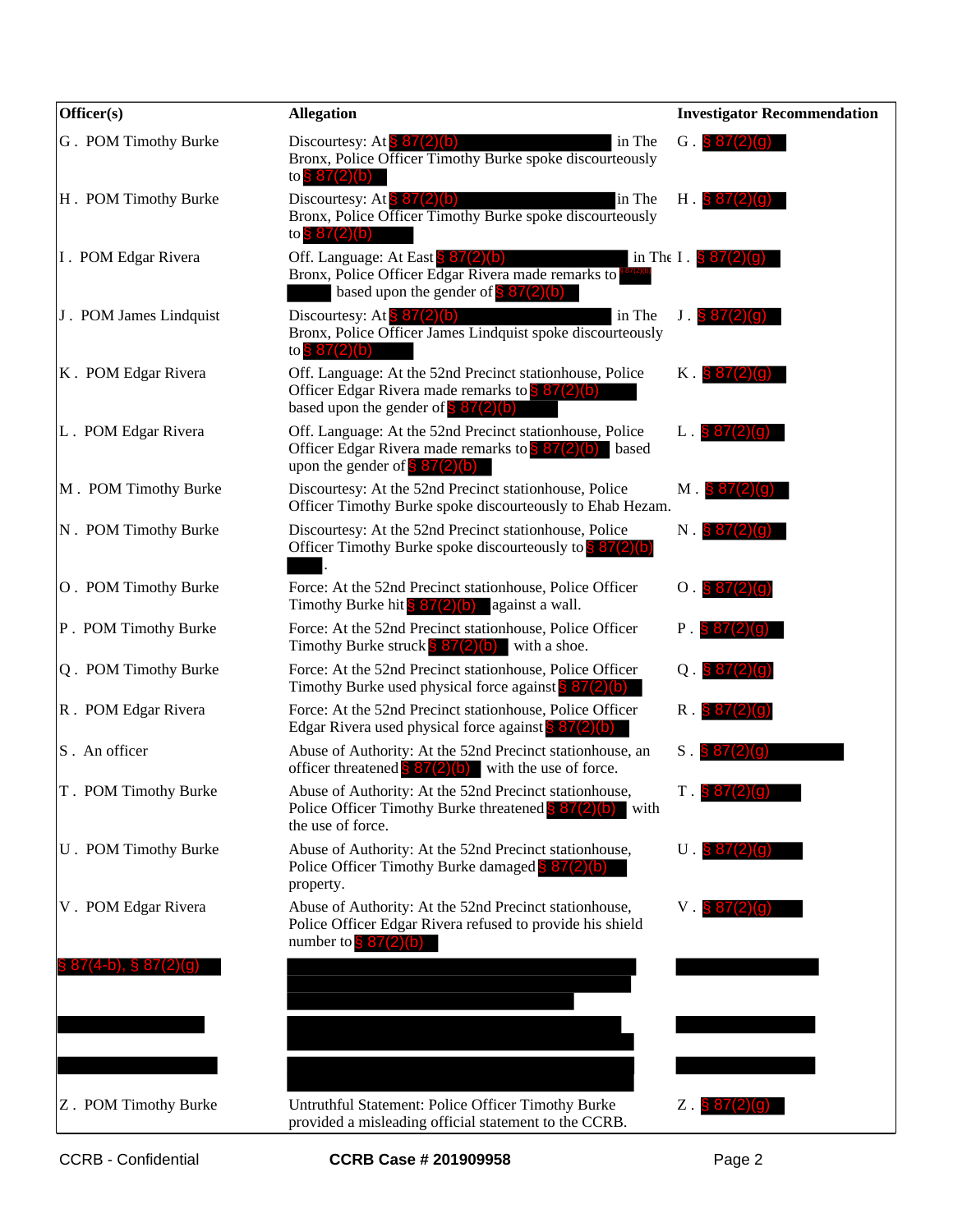#### **Case Summary**

of the NYPD Legal Bureau called IAB and reported use of force against  $887(2)(b)$  and  $887(2)(b)$  both the age of 16 at the time of this incident. On November 15, 2019 the CCRB received this complaint, via IAB Log # 2019-40877. On November 7, 2019, \$37(2)(b) and  $\frac{1}{8}$  87(2)(b)

On July 29, 2019, at 1:45 AM,  $\frac{887(2)(b)}{2}$  and  $\frac{87(2)(b)}{2}$  were driving a motorized scooter and were pulled over by Police Officer Edgar Rivera, Police Officer Timothy Burke, and Police Officer James Lindquist, all of the 52nd precinct, at **in Brooklyn** in Brooklyn **(Allegations A - C – Abuse of Authority – )**. PO Rivera, PO Burke, and PO Lindquist  $\text{took }$   $\frac{\$87(2)(6)}{8}$  and  $\frac{\$87(2)(6)}{8}$  to the ground (Allegations D - F – Force –  $\frac{\$87(2)(g)}{8}$ ). PO Rivera, PO Burke, and PO Lindquist spoke discourteously to and used offensive language towards **E** 87(2)(b) and **[87(2)(b)** (Allegations G - J – Discourtesy/Offensive Language –  $\overline{\text{a}}$  and  $\frac{887(2)(b)}{887(2)(b)}$  were arrested and transported to the 52<sup>nd</sup> Precinct stationhouse.

At the  $52<sup>nd</sup>$  Precinct stationhouse  $887(2)$ room. PO Rivera and PO Burke spoke discourteously to and used offensive language towards and § 87(2)(b) (Allegations K - N – Discourtesy/Offensive Language – § 87(2)(b), § 87(2)(g). PO Burke allegedly pushed 887(2)(b) shead against the wall (**Allegation O** – **Force** – **).** PO Burke hit **887(2)(b)** in the face with a shoe **(Allegation P** – **Force** – ). PO Burke and PO Rivera pushed **8700** against a bench and used force to restrain him **(Allegations Q and**  $R$  **– Force –**  $\frac{887(2)(9)}{2}$ **). An officer allegedly pointed their taser** at \$87(2)(b) and verbally threatened him with the use of the taser (**Allegation S** – **Abuse of Authority** – § 87(2)(g) PO Burke allegedly threatened § 87(2)(b) with a pocketknife **(Allegation**  $\overline{T}$  **– Abuse of Authority –**  $\frac{8}{7200}$  **). PO Burke allegedly cut the strings off of** s shorts **(Allegation U – Abuse of Authority – ).** PO Rivera allegedly with his shield number as per his request **(Allegation V – Abuse of** Authority  $-\frac{8}{9}87(2)(9)$  ). and  $\frac{87(2)}{b}$  were brought into the  $\frac{87(2)}{b}$ § 87(2)(b) refused to provide \$87(2)(b) Officer Janear Hofilics, all of the S2nd precisions, all of the spant of the spant of the spant of the spant of the spant of the spant of the spant of the spant of the spant of the spant of the spant of the spant of the s

§ 87(4-b), § 87(2)(g)

Burke provided a misleading official statement to the CCRB **(Allegation Z – Untruthful Statement – )** § 87(2)(g)  $\frac{1}{2}$  87(2)(b) § 87(2)(b)

and § were arrested for reckless endangerment as a result of this incident and released to a guardian the following morning without any charges or summonses. 887(2)(b) was unavailable to provide a statement and the investigation was unable to obtain a records release form from him. § 87(2)(b)

The CCRB received three BWC videos (BR 06-08) of the incident at  $\blacksquare$  solution and one BWC video (BR 09) of the incident at the  $52<sup>nd</sup>$  Precinct stationhouse which are all partially redacted to conceal 887(2)(b) s face. § 87(2)(b)

This case was originally assigned to Investigator Olga Bentin and was reassigned to Investigator Edward Tsigel upon Investigator Bentin's departure from the CCRB.

The IAB investigated allegations of force against PO Burke regarding this incident (BR 24). The IAB substantiated the force allegations against PO Burke and substantiated additional allegations against PO Burke, PO Rivera, and PO Lindquist for discourtesies, failure to properly document this incident, failure to activate their BWCs, and failure to notify supervisors and the IAB regarding the nature of this incident.

#### **Findings and Recommendations**

| Allegation (A) Abuse of Authority: At \$87(2)(b)                   | I in The Bronx, |
|--------------------------------------------------------------------|-----------------|
| Police Officer Edgar Rivera stopped the vehicle in which SET(2)(b) | and $$87(2)(b)$ |
| were occupants.                                                    |                 |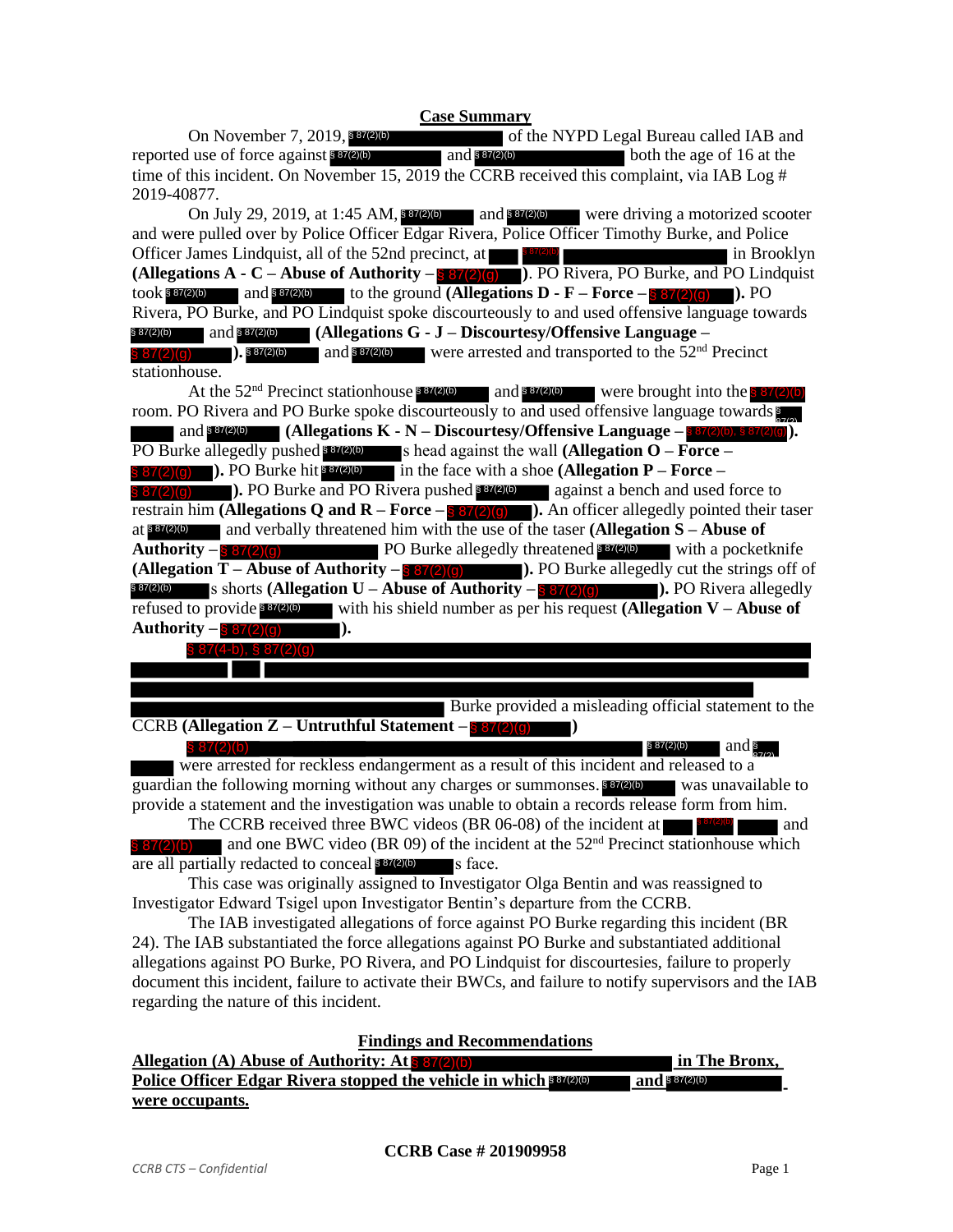| <b>Allegation (B) Abuse of Authority: At \$ 37(2) (b)</b>                  | in The Bronx,   |
|----------------------------------------------------------------------------|-----------------|
| <b>Police Officer Timothy Burke stopped the vehicle in which S87(2)(b)</b> | and $$87(2)(b)$ |
| were occupants.                                                            |                 |
| Allegation (C) Abuse of Authority: At \$87(2)(b)                           | in The Bronx,   |
| Police Officer James Lindquist stopped the vehicle in which 8 87(2)(b)     | and $$87(2)(b)$ |
|                                                                            |                 |

#### **were occupants.**

The investigation did not obtain a statement from 887(2)(b) because he was unavailable (BR 01).

On July 29, 2019, at approximately 1:45 AM,  $87(2)(b)$  (BR 02) and  $87(2)(b)$  were driving a motorized scooter on  $\frac{87(2)(b)}{2}$  in The Bronx at approximately 30 miles per hour when they observed PO Rivera, PO Burke, and PO Lindquist following them in an unmarked black sedan. They turned onto  $\frac{87(2)(b)}{2}$  and drove on the sidewalk for approximately one minute. The officers then turned on their lights and sirens and pulled  $\frac{887(2)(b)}{887(2)(b)}$  and  $\frac{887(2)(b)}{887(2)(b)}$  over at the corner of  $s^{87(2)(b)}$  and  $s^{87(2)(b)}$ 

PO Rivera (BR 03), PO Burke (BR 04), and PO Lindquist (BR 05) stated that they observed  $\frac{\$37(2)(b)}{8}$  and  $\frac{\$37(2)(b)}{8}$  operate a motorized scooter and commit multiple traffic infractions, including not having a license plate on the scooter, running a red light, speeding at approximately 25 to 40 miles per hour, driving towards incoming traffic on one-way streets, and driving on the sidewalk. The officers made a joint decision to initiate a vehicle stop by turning on their lights and sirens.  $8\frac{87(2)(b)}{2}$  and  $8\frac{87(2)(b)}{2}$  did not stop once the officers initiated the vehicle stop and continued driving on the sidewalk for approximately four to ten blocks. All of the officers stated that initially the purpose of the vehicle stop was to address the traffic infractions, but because If led from the officers and continued to drive on the sidewalk, they were going to be placed under arrest for reckless endangerment. § 87(2)(b) § 87(2)(b) **(B) Abuse of Authority: At <b>EVATOR**<br> **ECT Timothy Burke stopped the vehical ants.**<br> **ECT Timothy Burke stopped the vehical ants.**<br> **ETT James Lindquist stopped the vehicants.**<br> **Investigation did not obtain a statemery a** 

BWC footage (BR 06-09) does not capture  $887(2)$ (b) and  $887(2)$ (b) driving on the motorized scooter. and  $$87(2)(b)$ 

**NYS VTL Section 1225-A** (BR 10) states that no person shall drive a motor vehicle on or across a sidewalk except when reasonable and necessary. If it is reasonable and necessary, then the vehicle must be driven at no more than five miles per hour and in such manner as to not interfere with the safety and passage of pedestrians.

**NYC DOT Traffic Rules Section 4-06** (BR 11) states that no person shall drive a vehicle at a speed greater than twenty-five miles per hour except where official signs indicate a different maximum speed limit.

| Allegation (D) Force: At § 87(2)(b)                       | I in The Bronx, Police Officer |
|-----------------------------------------------------------|--------------------------------|
| <b>Edgar Rivera used physical force against SET(2)(b)</b> |                                |

| <b>Allegation (E) Force: At <math>\frac{87(2)}{b}</math></b> | <b>  in The Bronx, Police Officer</b> |
|--------------------------------------------------------------|---------------------------------------|
| <b>Timothy Burke used physical force against \$87(2)(b)</b>  |                                       |
| <b>Allegation (F) Force: At § 87(2)(b)</b>                   | in The Bronx, Police Officer          |
| James Lindquist used physical force against \$87(2)(b)       |                                       |

(BR 02) stated that after he was pulled over, PO Rivera, PO Burke, and PO Lindquist approached him and **\$37(2)(b)** The officers pushed his motorized scooter to the ground, grabbed him by his arm and back, threw him to the ground, and handcuffed him. 887(2)(b) was also taken to the ground and handcuffed by an officer. 837(2)(b) and 837(2)(b) were arrested and transported to the 52nd Precinct stationhouse.

PO Rivera (BR 03), PO Burke (BR 04) and PO Lindquist (BR 05), all stated that they approached  $8\frac{87}{20}$  and  $8\frac{87}{20}$  grabbed them, guided them to the ground, and handcuffed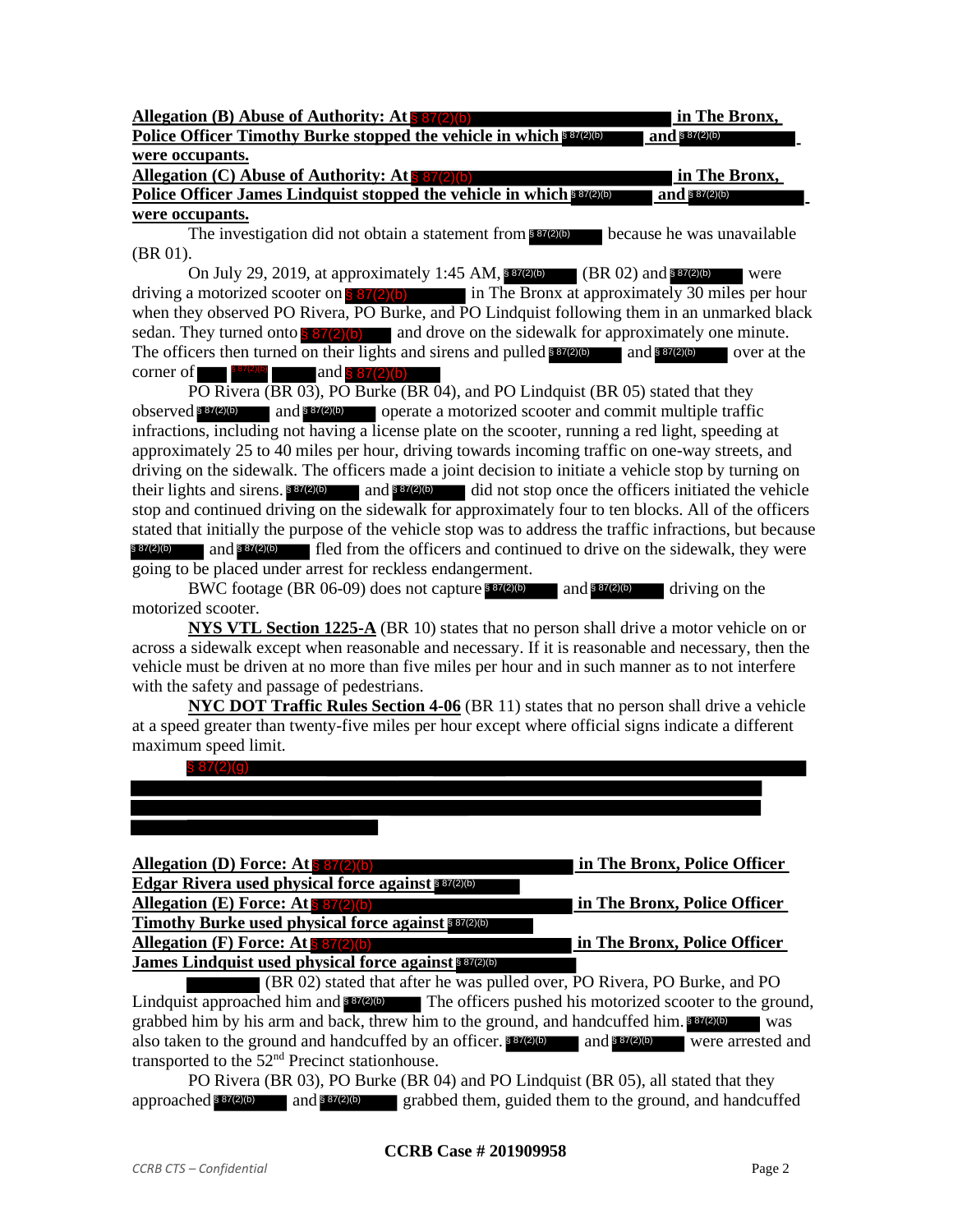them because they were under arrest for reckless endangerment. Neither \$87(2)(b) nor \$87(2)(b) resisted the officers. Due to  $\frac{87(2)(b)}{2}$  and  $\frac{87(2)(b)}{2}$  fleeing from the officers prior to the vehicle stop, it was necessary for the officers to immediately take them down to prevent the possibility of them fleeing from the officers again.

BWC footage shows that after the officers pull  $\frac{87(2)(b)}{2}$  and  $\frac{87(2)(b)}{2}$  over, they approach them and immediately take them to the ground. From 00:20 to 00:40 of PO Rivera's BWC (1) (BR 06), PO Rivera is seen grabbing  $\frac{\$87(2)(b)}{2}$  taking him to the ground, and handcuffing him. From 00:15 to 00:35 of PO Burke's BWC (BR 07), PO Burke is seen taking § 87(2)(b) § 87(2)(b)

to the ground. From 00:15 to 00:35 of PO Lindquist's BWC (BR 08), PO Lindquist is seen taking  $8\frac{87(2)}{6}$  to the ground and handcuffing him. Neither  $8\frac{87(2)}{6}$  nor  $8\frac{87(2)}{6}$  resist the officers. It is unclear what actions PO Burke, PO Rivera, and PO Lindquist take to bring \$37(2)(b) and  $\frac{887(2)(b)}{2}$  to the ground.

**NYPD Patrol Guide Procedure 221-01** (BR 12) states that force may be used when it is reasonable to ensure the safety of a member of the service or a third person, or otherwise protect life, or when it is reasonable to place a person in custody or to prevent escape from custody.

| Allegation (G) Discourtesy: At \$87(2)(b)                                                           | in The Bronx, Police                 |
|-----------------------------------------------------------------------------------------------------|--------------------------------------|
| <b>Officer Timothy Burke spoke discourteously to SET 210</b>                                        |                                      |
| <b>Allegation (H) Discourtesy: At § 87(2)(b)</b>                                                    | in The Bronx, Police                 |
| <b>Officer Timothy Burke spoke discourteously to 8 87(2)(b)</b>                                     |                                      |
| <b>Allegation (I) Offensive Language: At \$87(2)(b)</b>                                             | In The Bronx,                        |
| Police Officer Edgar Rivera made remarks to \$87(2)(b)                                              | based upon the gender of $8^{87(2)}$ |
|                                                                                                     |                                      |
| <b>Allegation (J) Discourtesy: At \$87(2)(b)</b>                                                    | in The Bronx, Police                 |
| <b>Officer James Lindquist spoke discourteously to 8 87(2)(b)</b>                                   |                                      |
| The above allegations were captured in the BWC videos and were not alleged by $\sum_{n=1}^{\infty}$ |                                      |

#### § 87(2)(b)

From 0:00 to 10:00 of PO Rivera's BWC (1) (BR 06), 887(2)(b) and 887(2)(b) are handcuffed and placed under arrest. Additional officers are requested and arrive at the scene after approximately five minutes.  $$87(2)(b)$  and  $$87(2)(b)$  are placed into a marked police vehicle and transported to the 52nd Precinct stationhouse. At 0:33 PO Burke says, "You think you're fucking cool bro." Between 8:35 and 10:16, PO Rivera calls  $\frac{887(2)(b)}{8}$  a "Pussy" multiple times, says "Make me your bitch, keep making me your bitch," and tells **887(2)(b)** to "Shut up" multiple times.

At 0:30 of PO Burke's BWC (BR 07), PO Burke whispers "Fucking ass" in the vicinity of § 87(2)(b) and at 1:05, PO Burke calls § 87(2)(b) an "Idiot."

From 2:05 to 3:40 of PO Lindquist's BWC (BR 08), PO Burke and PO Lindquist call a "Goofy ass." 87(2)

PO Rivera (BR 03), PO Burke (BR 04), and PO Lindquist (BR 05) stated that **\$37(2)(b)** and \$87(2)(b) made repeated threats towards the officers and told them that they would kill and rape them and their family members. PO Rivera, PO Burke, and PO Lindquist acknowledged making the above statements in the heat of the moment and as a response to the continuous verbal abuse from  $\frac{\$87(2)(b)}{ }$  and  $\frac{\$87(2)(b)}{ }$  during the incident.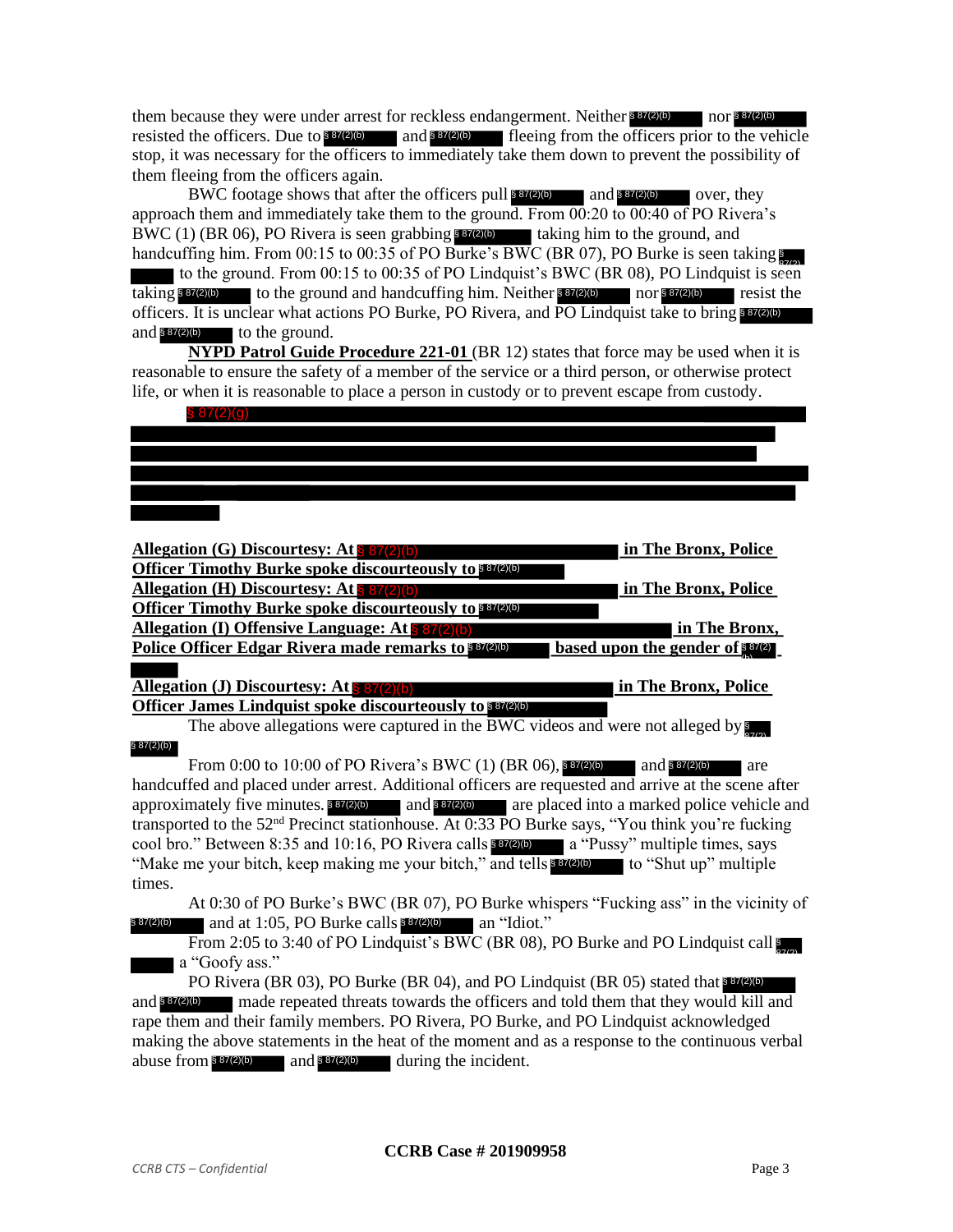**Patrol Guide Procedure 200-02** (BR 13) states that the department is committed to treating every citizen with compassion, courtesy, professionalism, and respect. Officers are expected to maintain a higher standard of integrity than is generally expected of others.

**Patrol Guide Procedure 203-10** (BR 25), states that members of service are prohibited from using discourteous or disrespectful remarks regarding another person's ethnicity, race, religion, gender, gender identity/expression, sexual orientation, or disability.

 $$87(2)(g)$ 

**Allegation (K) Offensive Language: At the 52nd Precinct stationhouse, Police Officer Edgar Rivera made remarks to**  $$BZ(2)(b)$ **based upon the gender of \$87(2)(b)** 

**Allegation (L) Offensive Language: At the 52nd Precinct stationhouse, Police Officer Edgar Rivera made remarks to \$87(2)(b) based upon the gender of \$87(2)(b)** 

**Allegation (M) Discourtesy: At the 52nd Precinct stationhouse, Police Officer Timothy Burke spoke discourteously to**  § 87(2)(b)

**Allegation (N) Discourtesy: At the 52nd Precinct stationhouse, Police Officer Timothy Burke spoke discourteously to**  § 87(2)(b)

and  $\frac{887(2)}{6}$  were transported to the 52<sup>nd</sup> Precinct stationhouse after their arrest. The above allegations were captured in the BWC video and were not alleged by **\$77(2)(b)** 

From 0:00 to 6:25 of PO Rivera's BWC (2) (BR 09),  $8\frac{87(2)(b)}{2}$  and  $8\frac{87(2)(b)}{2}$  are lodged at the front desk of the 52nd Precinct stationhouse. At 6:25 they are brought into the juvenile room and are searched before being put into a cell. Between 0:00 and 8:45, PO Rivera calls \$37(2)(b) and **887(2)(b)** a "Pussy" multiple times and uses the word "Fuck" multiple times in statements such as "You ready to fuck me up right?" At 8:45, PO Burke tells \$87(2)(b) to "Shut the fuck up." Between 8:50 and 10:00, PO Rivera and PO Burke repeatedly use the words "Shit," "Fuck," and "Fucking" in statements such as "What the fuck is wrong with you," and "Don't fucking move."

PO Rivera (BR 03) and PO Burke (BR 04) acknowledged making the above statements in the heat of the moment and out of frustration due to the verbal abuse from  $\frac{887(2)(b)}{2}$  and  $\frac{8}{2}$ throughout the night of the incident.

**Patrol Guide Procedure 200-02** (BR 13) states that the department is committed to treating every citizen with compassion, courtesy, professionalism, and respect. Officers are expected to maintain a higher standard of integrity than is generally expected of others.

**Patrol Guide Procedure 203-10** (BR 25), states that members of service are prohibited from using discourteous or disrespectful remarks regarding another person's ethnicity, race, religion, gender, gender identity/expression, sexual orientation, or disability.

**Allegation (O) Force: At the 52nd Precinct stationhouse, Police Officer Timothy Burke hit against a wall.** § 87(2)(b)

**Allegation (P) Force: At the 52nd Precinct stationhouse, Police Officer Timothy Burke struck with a shoe.** § 87(2)(b)

**Allegation (Q) Force: At the 52nd Precinct stationhouse, Police Officer Timothy Burke used physical force against**  § 87(2)(b)

**Allegation (R) Force: At the 52nd Precinct stationhouse, Police Officer Edgar Rivera used physical force against**  § 87(2)(b)

**Allegation (S) Abuse of Authority: At the 52nd Precinct stationhouse, an officer threatened with the use of force.** § 87(2)(b)

**Allegation (T) Abuse of Authority: At the 52nd Precinct stationhouse, Police Officer Timothy**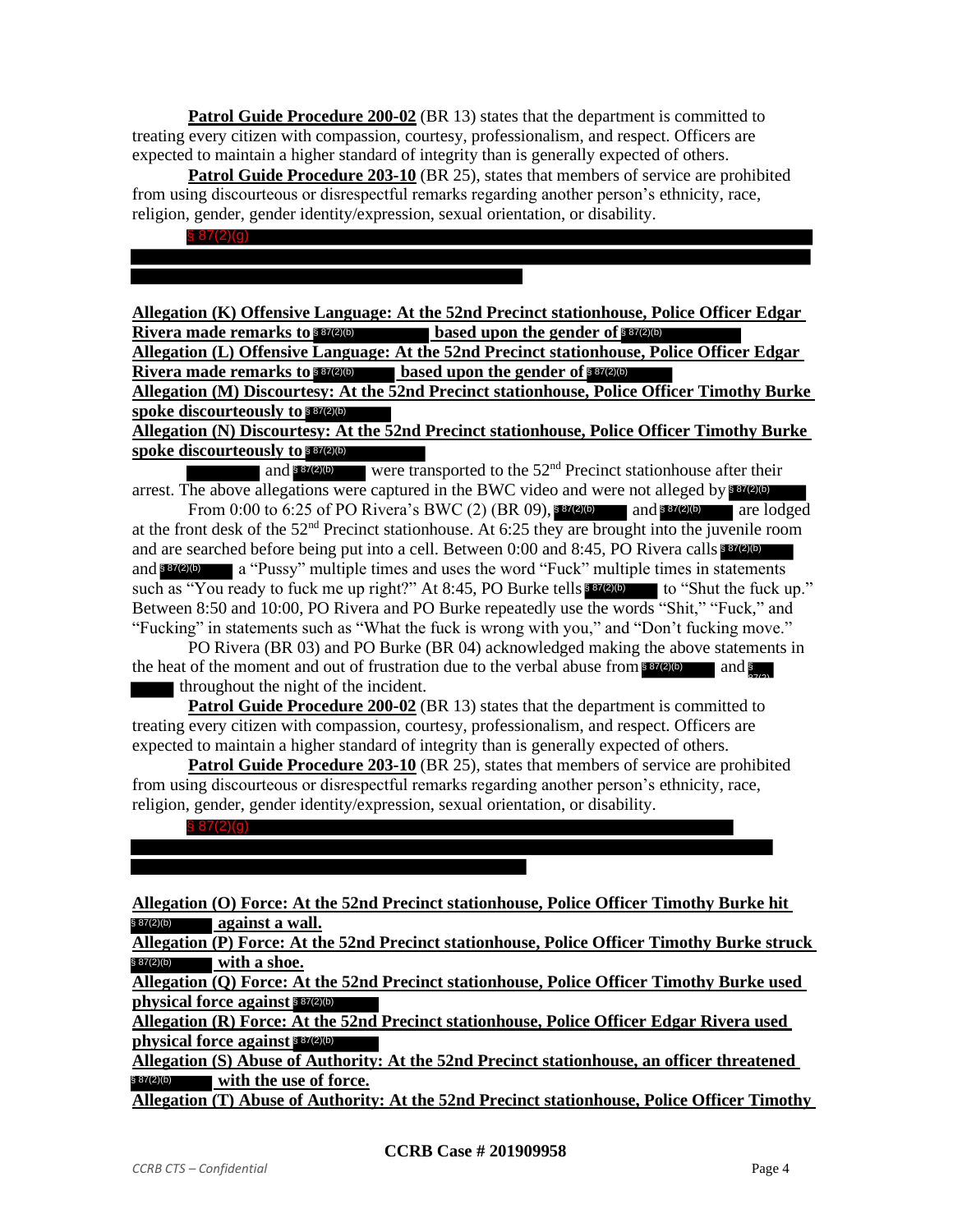#### **Burke threatened 887(2)(b)** with the use of force.

# **Allegation (U) Abuse of Authority: At the 52nd Precinct stationhouse, Police Officer Timothy Burke damaged 887(2)(b)** S property.

 $(BR 02)$  stated that once he was brought into the **8** 87(2)(b) in the stationhouse an officer handcuffed his right hand to the bench in the room. PO Burke requested that he take off his shoes and he told PO Burke that he had trouble taking off his shoes because his right was handcuffed to the bench. PO Burke pushed \$87(2)(b) s head into the wall and took off § 87(2)(b)

s shoes for him. An unknown male officer pointed his taser at  $\frac{887(2)(b)}{87(2)(b)}$  and said, "Make any move and I will tase you." PO Burke took out a three-inch pocketknife and put it against s stomach and then proceeded to cut the strings off his shorts. An officer handcuffed s hands and feet together and placed him and \$87200 87(2)  $\overline{\phantom{a}}$  in a cell.

PO Rivera (BR 03), PO Burke (BR 04) and PO Lindquist (BR 05) stated that they brought into the  $\frac{87(2)(b)}{2}$  Additional officers were present, but they did not remember who specifically. In the  $\frac{887(2)(b)}{2}$ bench and PO Burke asked  $87(2)$ (b) to take off his shoes.  $87(2)$ (b) refused to do so, and PO Burke took the shoes off for him. Once PO Burke took off  $\frac{87(2)(b)}{887(2)(b)}$  s shoes,  $\frac{87(2)(b)}{887(2)(b)}$  pushed PO Burke. PO Burke stated that the push caused him to lose his balance and fall backwards away from 887(2)(b) PO Burke was carrying 887(2)(b) s shoes in his hand. To catch his balance, PO Burke reached out in front of him with his hand that held **887(2)(b)** s shoe, and in the process, the shoe made contact with 887(2)(b) s face. During a follow up interview, PO Burke was shown PO Rivera's BWC footage (BR 09) from 8:35 to 9:00. PO Burke amended his statement (BR 17) and stated that he struck  $\frac{\$87(2)(b)}{ }$  as a reflexive action due to  $\frac{\$87(2)(b)}{ }$  shoving him. § 87(2)(b) § 87(2)(b) § 87(2)(b) s right hand was handcuffed to the 02) state that once he was key specific into the string of this shock be a state of the local OB Dirac to the bench the basis of this shock secretary is shock on the moment of the local OB Dirac to the string of this shoc

PO Rivera (BR 03), PO Burke (BR 04) and PO Lindquist (BR 05) all stated that **\$77(2)(b)** then slapped PO Burke on the right side of his face with his free left hand. PO Rivera and PO Burke pushed 887(2)(b) down against the bench, uncuffed his right hand from the bench, and handcuffed his hands behind his back. PO Lindquist assisted PO Rivera and PO Burke in handcuffing

s hands. PO Rivera witnessed the entire incident. PO Lindquist was present in the  $\frac{87(2)(6)}{87(2)(6)}$ room but did not see the force used and only saw it at a later date when he reviewed PO Rivera's BWC (2) footage (BR 09). Once  $887(2)$ (b) was handcuffed, him and  $877(2)$ (b) were placed in a cell and the officers left the  $\frac{87(2)(b)}{200}$  room.

PO Rivera (BR 03), PO Burke (BR 04) and PO Lindquist (BR 05) denied pushing s head against the wall or witnessing any other officer do that. They all denied pointing a or seeing any other officer do that. None of the officers saw any officer with their taser out during this incident. All of the officers denied threatening to tase \$87(2)(b) or hearing any other officer do so. § 87(2)(b)

PO Burke stated that he had a pocketknife on him during this incident, but never placed it  $\blacksquare$  is stomach. He did not remember if he took it out but stated that he only ever used it to cut strings off of prisoners' clothing prior to placing them into cells, as per department procedure. He did not remember if he or any other officer cut the strings off **\$87(2)(b)** s shorts. PO Rivera and PO Lindquist did not see PO Burke take out a knife or place one against **\$37(2)(b)** s stomach. PO Rivera and PO Lindquist did not cut the strings of **887(2)(b)** s shorts or see any other officer do that but stated that it would have been procedure to do so if the strings could not be removed otherwise, or if  $\frac{87(2)(b)}{2}$  refused to voluntarily remove them. § 87(2)(b)

BWC footage captures one angle of this incident and does not clearly capture all actions taken or statements made by  $$87(2)(b)$  and the officers. From 0:00 to 6:25 of PO Rivera's BWC (2) (BR 09),  $\frac{887(20)}{8}$  and  $\frac{887(20)}{8}$  are being lodged at the front desk of the 52<sup>nd</sup> Precinct stationhouse. From 6:25 to 8:30 PO Rivera, PO Burke, and PO Lindquist bring \$37(2)(b) into the  $\frac{87}{20}$  room and handcuff them to a bench in the room. At 8:45, PO Burke asks \$87(2)(b) to take off his shoes and he refuses to do so. PO Burke takes \$87(2)(b) s shoes off for him and  $$87(2)(b)$  pushes PO Burke away with his left hand. PO Burke slaps  $$87(2)(b)$  on the right side of his face with a shoe. PO Rivera and PO Burke approach  $\frac{8\pi}{20}$  and tell him to not § 87(2)(b)  $§ 87(2)(b)$  and  $§ 87(2)(b)$ § 87(2)(b)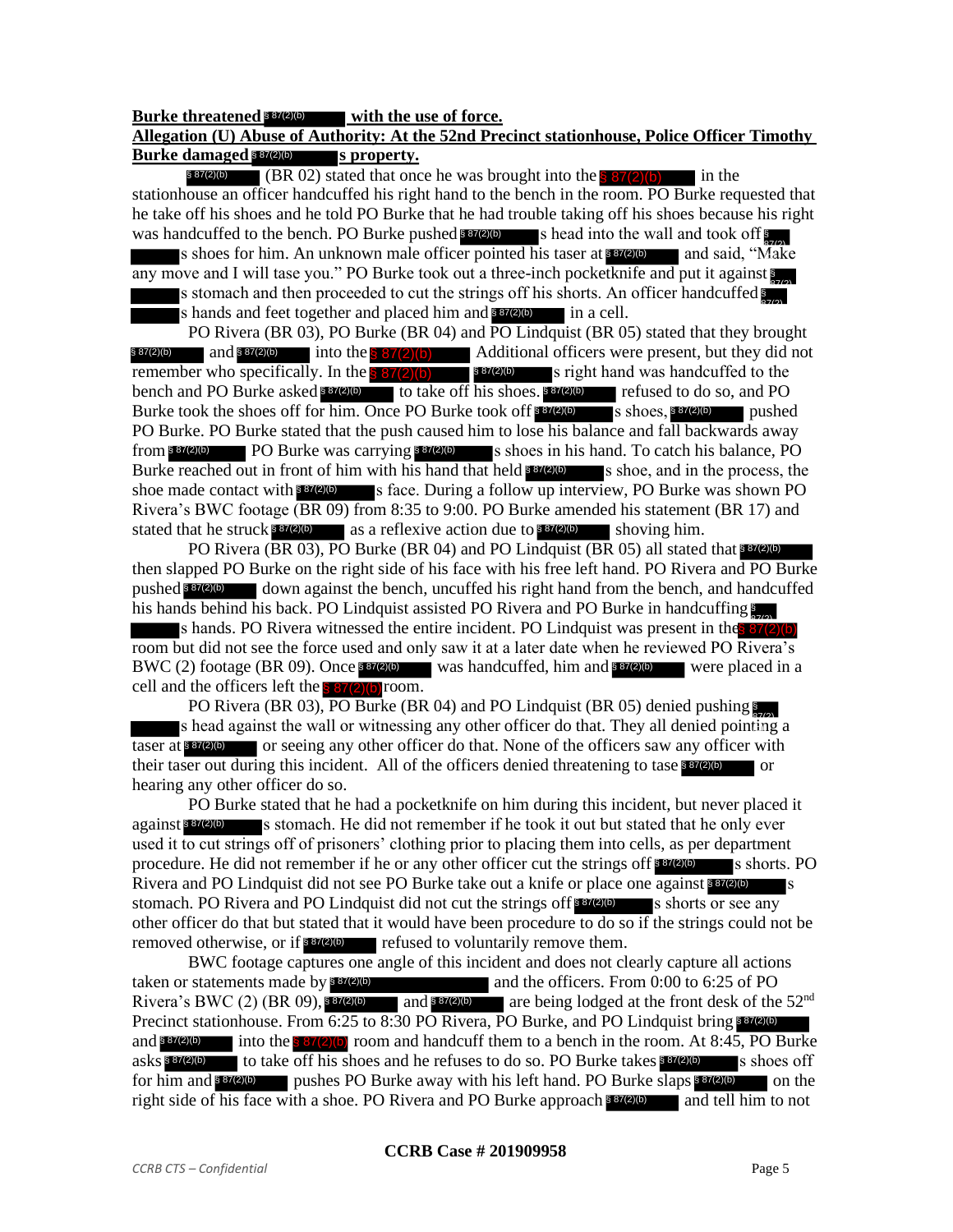touch PO Burke. Immediately after, a slap is heard but it is not seen who slaps who or where they are slapped. PO Rivera and PO Burke were shown the BWC footage at 8:55 and they stated that § 87(2)(b) slapped the right side of PO Burke's face with his left hand during this portion of the incident. Between 9:00 and 10:30, PO Rivera and PO Burke push  $\frac{87(2)}{6}$  against the bench and handcuff his hands behind his back. At 11:00 PO Rivera leaves the juvenile room and the footage ends. There are at least seven male officers seen standing immediately outside of the 8720 (b) room. The footage shows that neither PO Burke nor any other officer pushed 887(2)(b) s head against the wall. The footage does not show any officer ever pointing their taser at \$87(2)(b) or \$87(2)(b) and does not capture any officer saying "Make any move and I will tase you" or any other verbal or physical threat involving the use of a taser. The footage does not capture PO Burke or any other officer ever carrying a pocketknife, placing a knife against \$87(2)(b) s person, or using a knife to cut any strings on  $887(2)$ (b) s clothing.

**NYPD Patrol Guide Procedure 221-01** (BR 12) states that force may be used when it is reasonable to ensure the safety of a member of the service or a third person, or otherwise protect life, or when it is reasonable to place a person in custody or to prevent escape from custody. Officers must consider the immediacy of the perceived threat or harm to members of service.

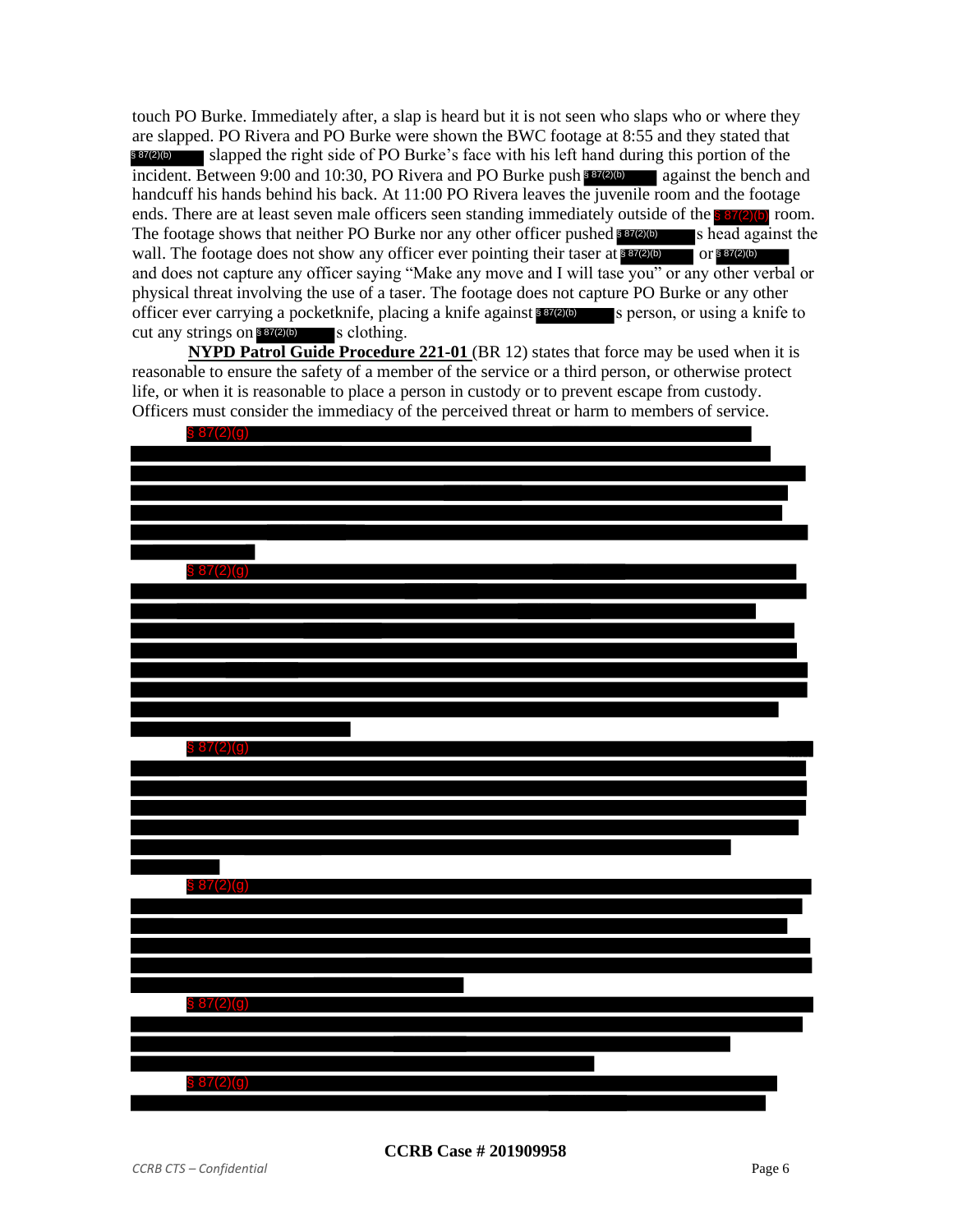# **Allegation (V) Abuse of Authority: At the 52nd Precinct stationhouse, Police Officer Edgar Rivera refused to provide his shield number to**  § 87(2)(b)

(BR 02) stated that he was released from the cell the following morning without any charges or summonses. Once he was released, he asked PO Rivera for his shield number and the shield number of the other officers involved in this incident. PO Rivera laughed and said, "Get out of here." PO Rivera never provided his or any other shield numbers to **\$37(2)(b)** 

PO Rivera (BR 03) did not remember if \$87(2)(b) requested his shield number or any other officers' shield numbers but believed that he provided it to **887(2)(b)** at some point during the day of the incident. PO Burke (BR 04) and PO Lindquist (BR 05) did not hear  $\frac{87}{20}$  ask PO Rivera or any other officers for their shield numbers.  $\frac{\text{Allegation (V) A}}{\text{Rivera refused t}}$ <br>any charges or su<br>the shield numbe<br>out of here." PO<br>PO River<br>other officers' sh<br>the day of the inc<br>PO Rivera or any<br>BWC foo<br>numbers.<br> $\frac{887(2)(9)}{27}$ 

BWC footage (BR 06-09) did not capture 887(2)(b) asking any officers for their shield numbers.





87(2)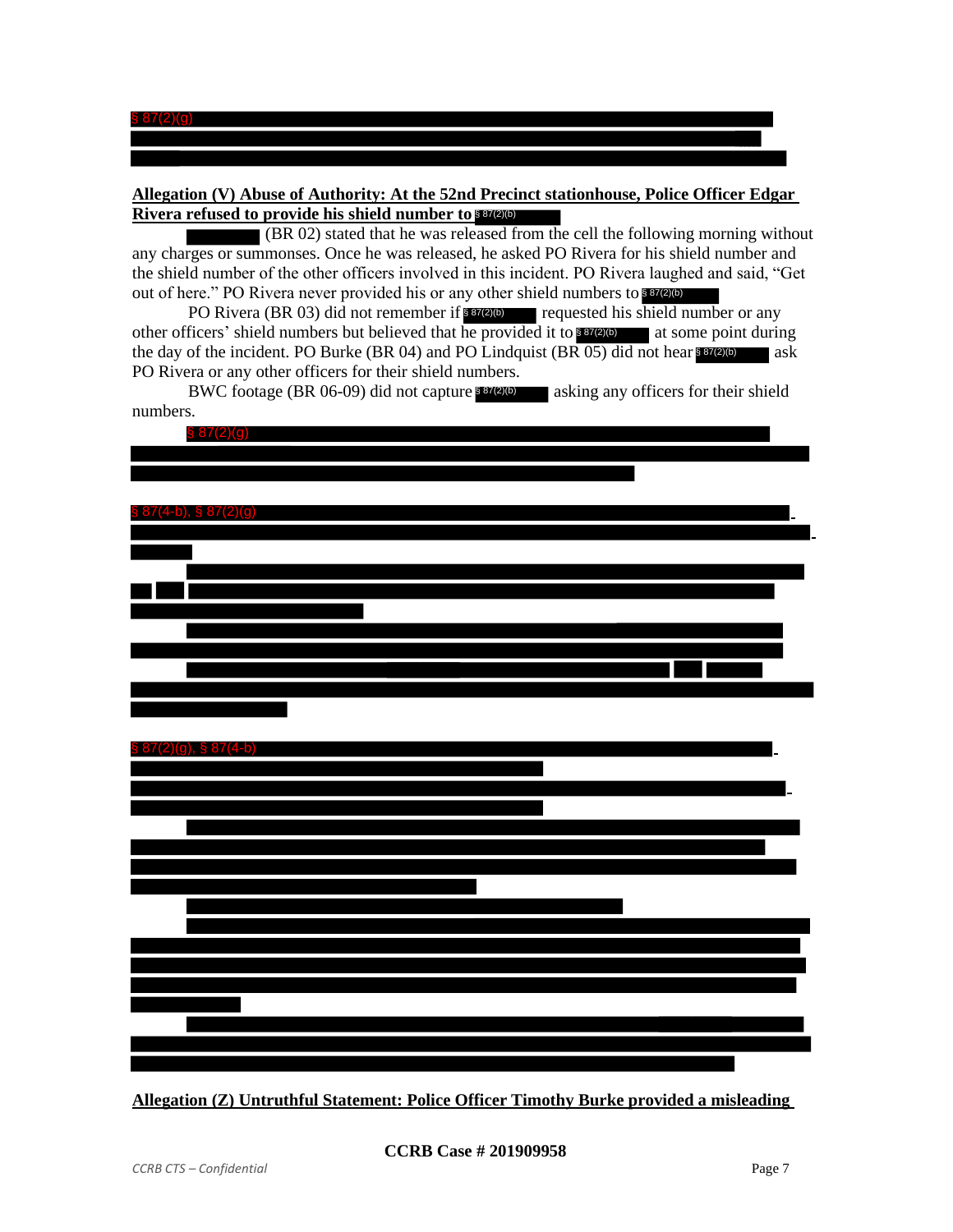### **official statement to the CCRB.**

During PO Burke's initial narrative (BR 04), he stated that 887(2)(b) refused to take off his shoes voluntarily, so he leaned to the ground and removed his shoes for him. **\$37(2)(b)** shoved PO Burke away which caused him to lose his balance backwards. PO Burke reached out in front of him (with his hand that held **\$87(2)(b)** s shoe) to catch his balance, and in the process, the shoe s face. PO Burke was shown from 8:35 to 9:00 of PO Rivera's BWC 2 (BR 09) in which he is seen hitting  $\frac{887(2)}{6}$  in the face with the shoe. PO Burke amended his statement (BR 17) and stated that he struck  $\frac{87(2)}{6}$  in the face with the shoe as a reflexive reaction to  $\frac{887(2)(b)}{2}$  shoving him away. made contact with \$87(2)(b)

**NYPD Patrol Guide Procedure 203-08** (BR 18) states that a misleading statement is a statement that is intended to misdirect the fact finder, and materially alter the narrative by: intentionally omitting a material fact or facts, or altering and/or changing a member's prior statement or account when a member of service is confronted with independent evidence indicating that an event did not occur as initially described. A material fact is a significant fact that a reasonable person would recognize as relevant to, or affecting, the subject matter of the issue at hand, including any foreseeable consequences, or establishment of the elements of some proscribed conduct. It is a fact that is essential to the determination of the issue and the suppression, omission, or alteration of such fact would reasonably result in a different decision or outcome. A material fact may be distinguished from an insignificant, trivial, or unimportant detail.



# **Civilian and Officer CCRB Histories**

- This is the first CCRB complaint to which  $\frac{87(2)}{6}$  has been a party (BR 19).
- This is the first CCRB complaint to which  $887(2)$ (b) has been a party (BR 20).
- Police Officer Edgar Rivera has been a member of service for seven years and has been a subject in nine other CCRB complaints and twenty-five allegations, of which five were substantiated.
	- o 201702768 involved a substantiated allegation of a threat of force against PO Rivera. The board recommended formalized training and the NYPD imposed instructions as discipline.
	- $\circ$  201703447 involved a substantiated allegation of a refusal to provide name and shield number against PO Rivera. The board recommended command level instructions and the NYPD imposed command level instructions as discipline.
	- $\circ$  201806414 involved a substantiated allegation of a discourtesy against PO Rivera. The board recommended command level instructions and the NYPD imposed command level instructions as discipline.
	- o 201909592 involved substantiated allegations of failure to provide RTKA card, and a stop against PO Rivera. The board recommended command discipline A and the NYPD has not yet imposed discipline.
	- o PO Rivera's CCRB history does not reflect any apparent pattern pertinent to this investigation.